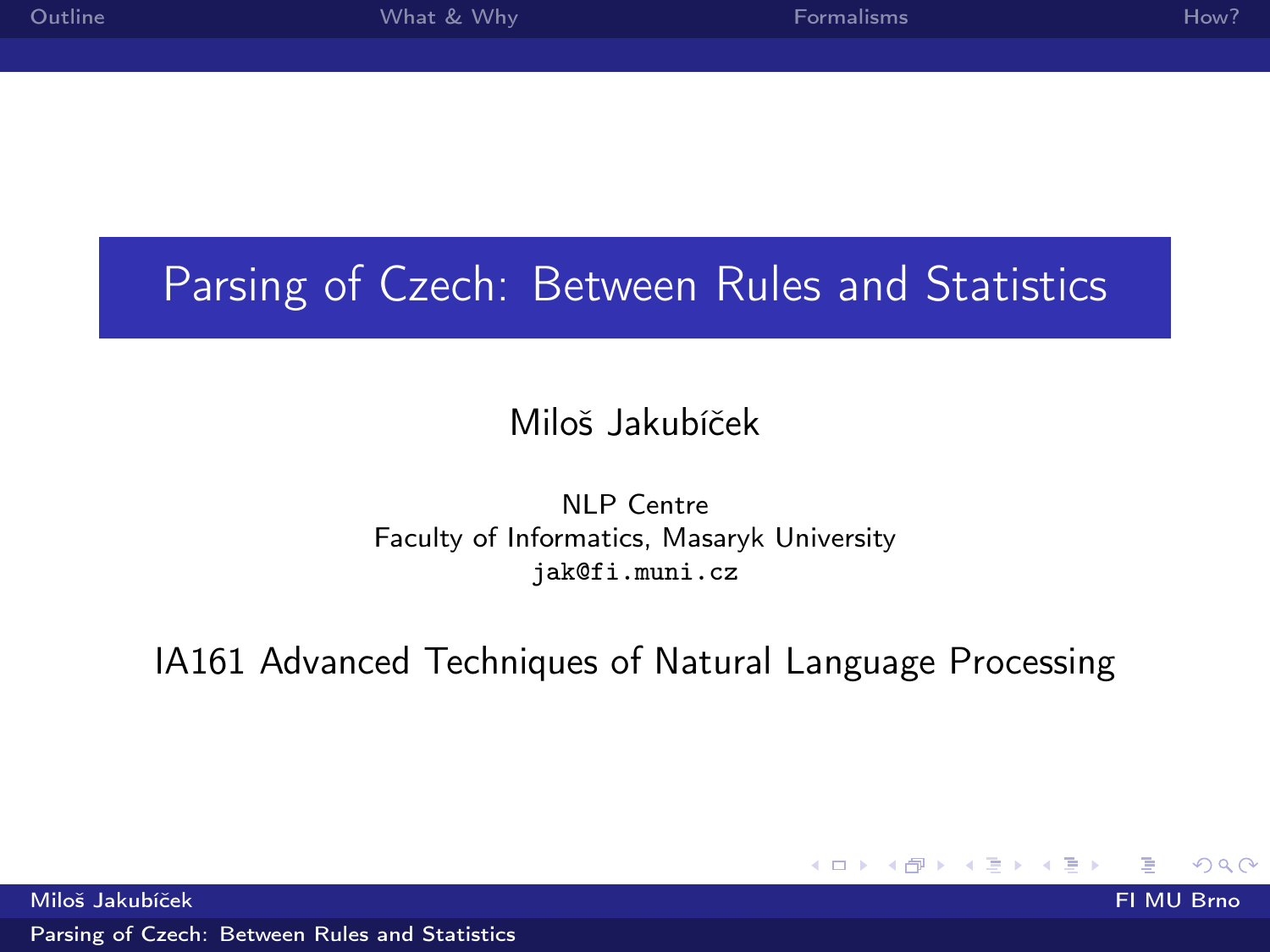<span id="page-1-0"></span>

| Outline | What & Why | <b>Formalisms</b> | How? |
|---------|------------|-------------------|------|
|         |            |                   |      |
|         |            |                   |      |
| Outline |            |                   |      |

### 1 [What & Why](#page-2-0)

#### 2 [Formalisms](#page-3-0)

#### 3 [How?](#page-6-0)

メロト メタト メミト メミト  $299$ ∍

Miloš Jakubíček FI MU Brno

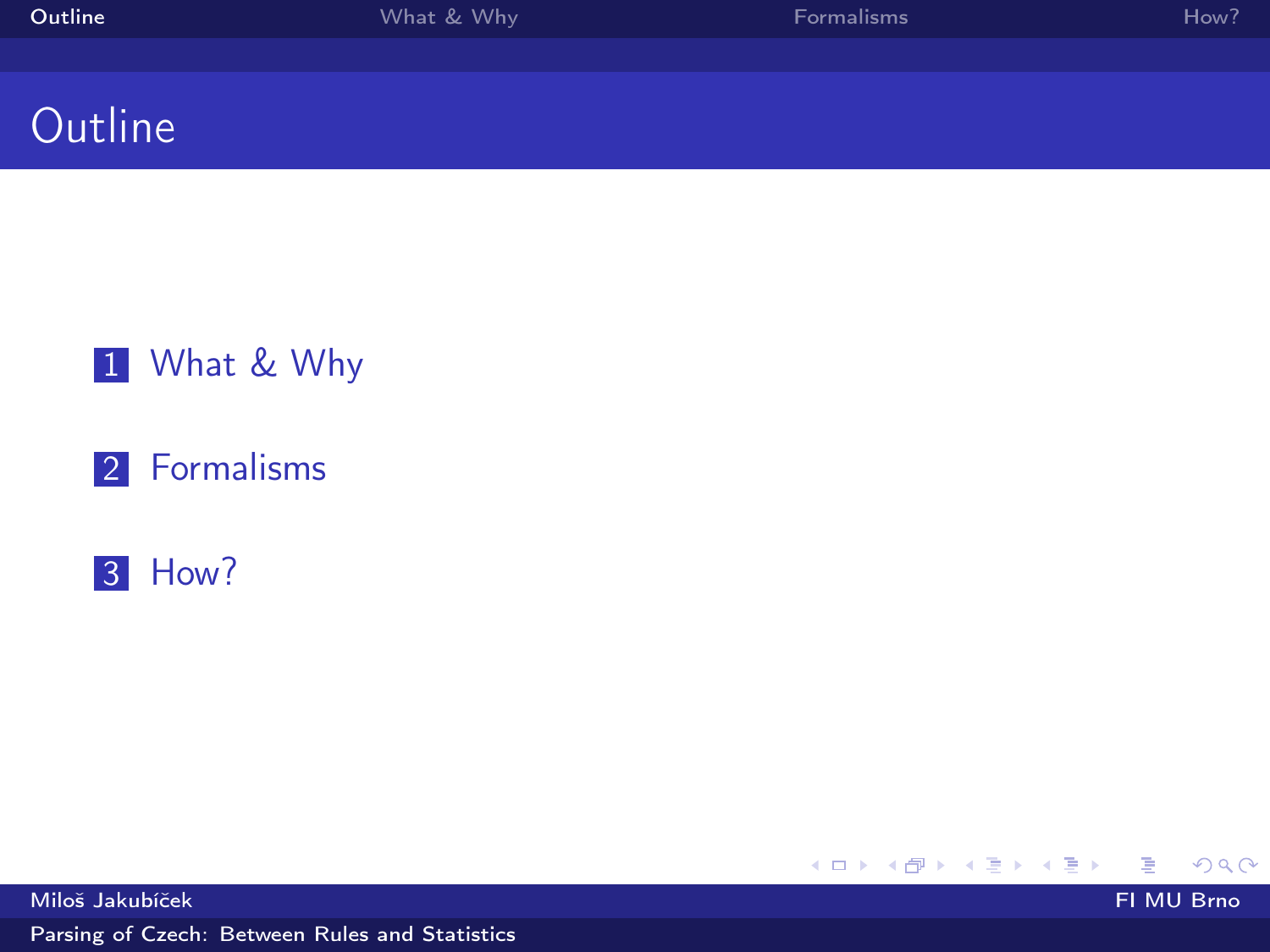4. 0. 8. ∢ @ つへへ

# <span id="page-2-0"></span>Natural Language Parsing

### What?

- $\blacksquare$  recovering surface structure of a sentence
- a base point for further language analysis

### $W$ hy?

- any advanced language processing
- e.g. relations between words, phrase extraction, ...

Miloš Jakubíček FI MU Brno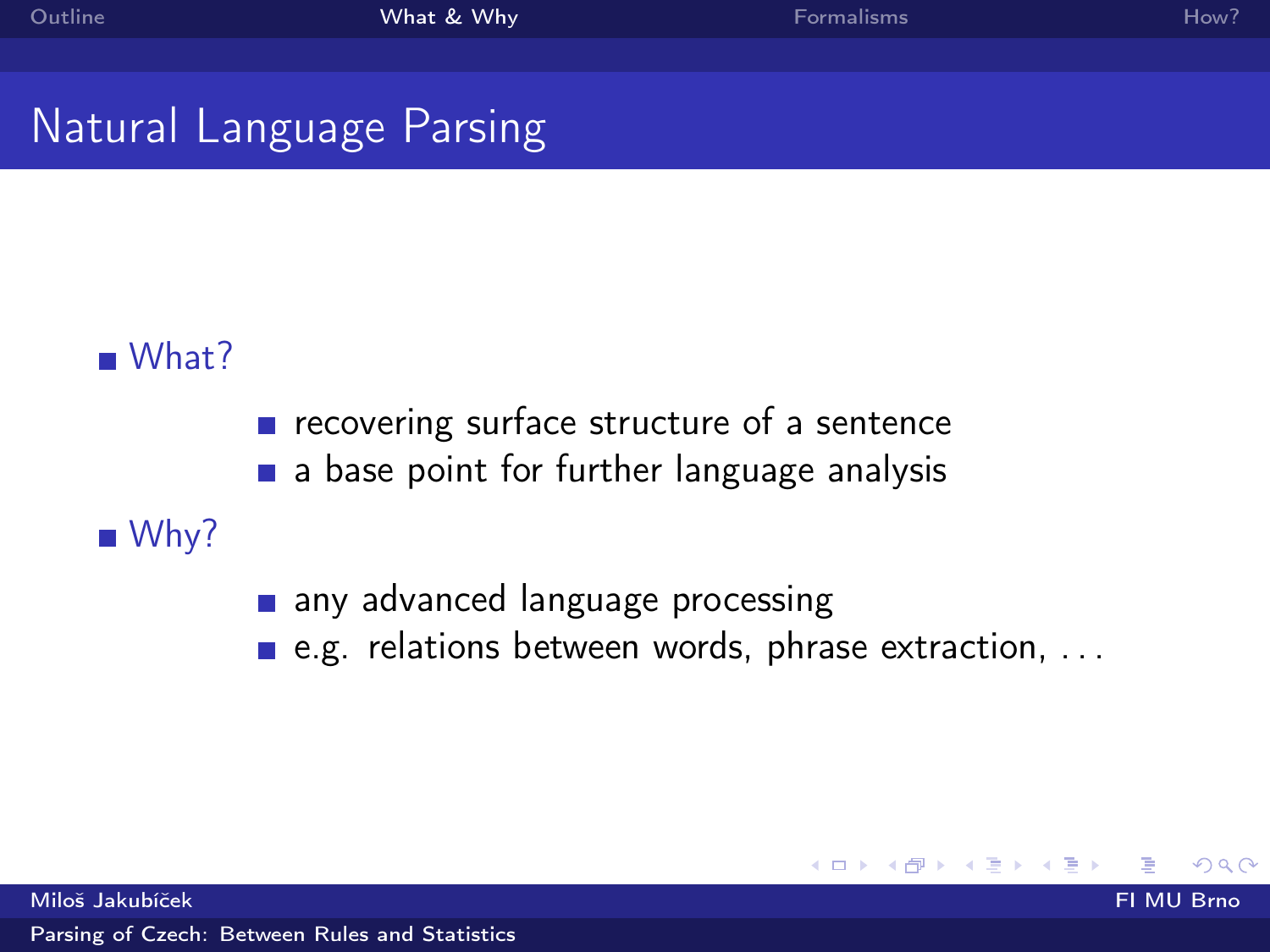<span id="page-3-0"></span>

| Outline  | What & Why | <b>Formalisms</b> | How? |
|----------|------------|-------------------|------|
|          |            |                   |      |
| . .<br>_ |            |                   |      |

# Formalisms

#### **Dependency syntax**

#### **Phrase-structure (constituent) syntax**

- Partial analysis/chunking
- $\blacksquare$  . . . . . . very many advanced formalisms

つへへ

**K ロ ⊁ K 伊 ⊁ K** 

ヨッ

 $\Rightarrow$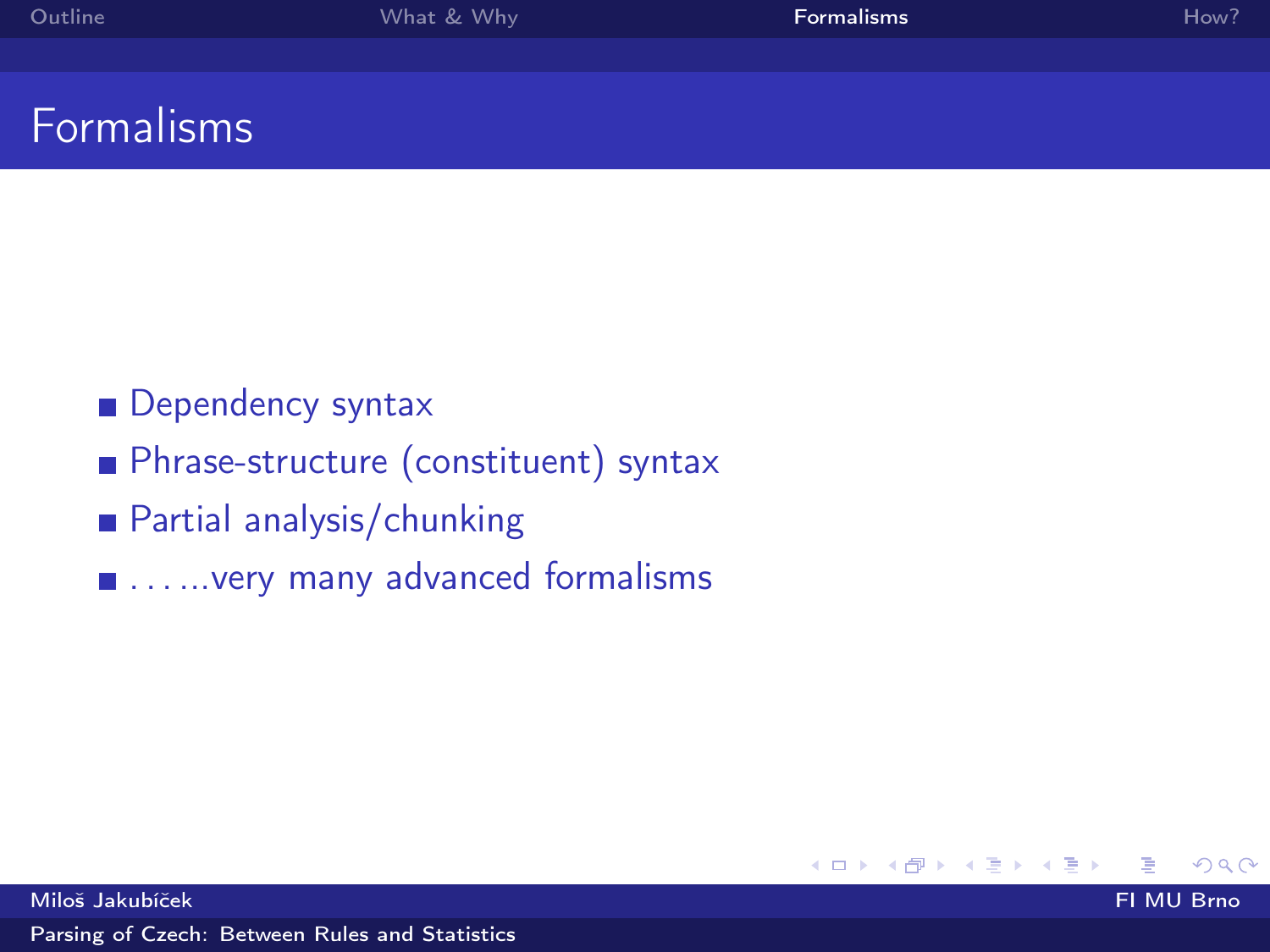# Example of a dependency tree

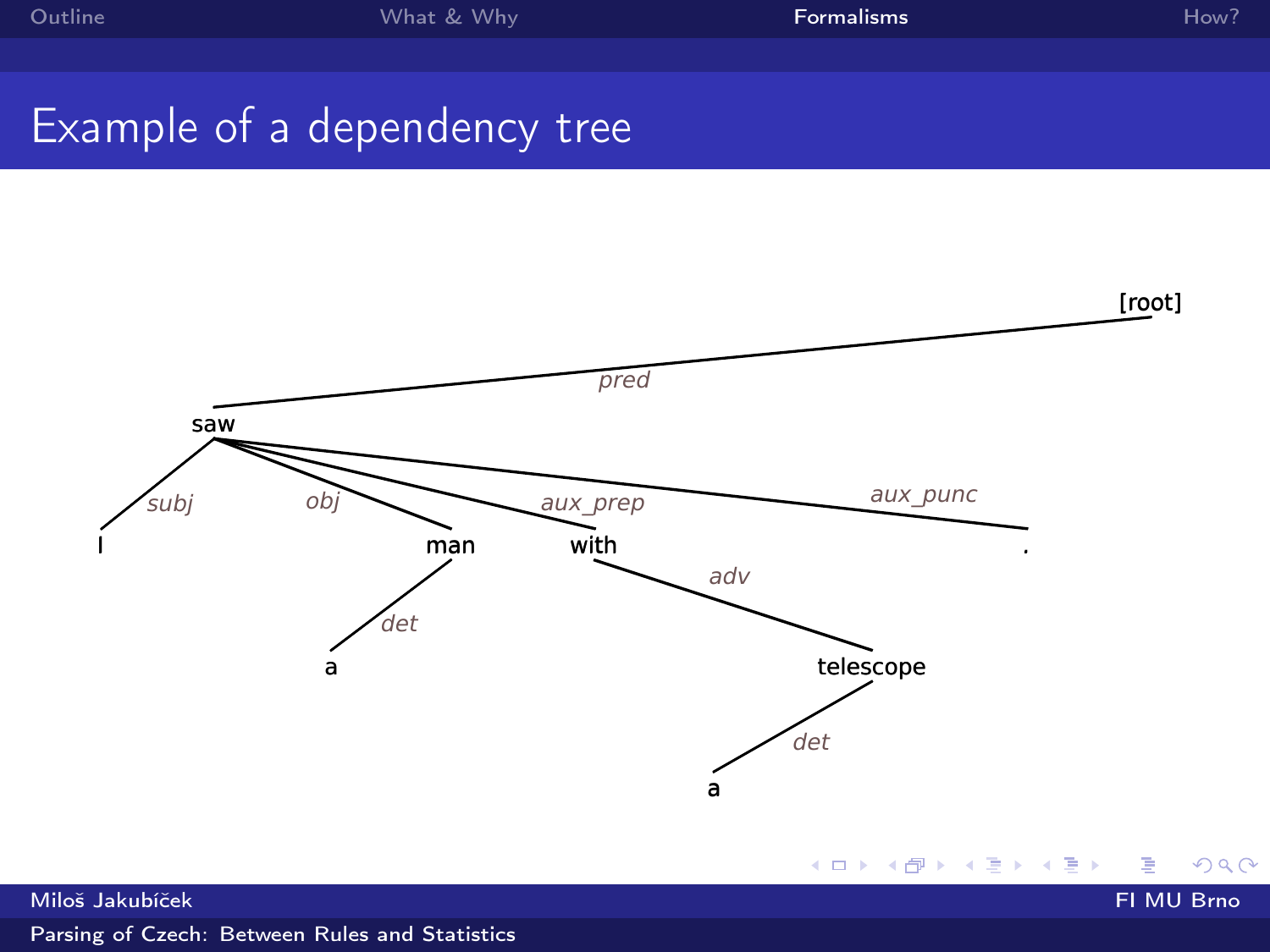メロト メ都 トメ きょ メ きょ

 $299$ 

# Example of a phrase-structure tree



Miloš Jakubíček FI MU Brno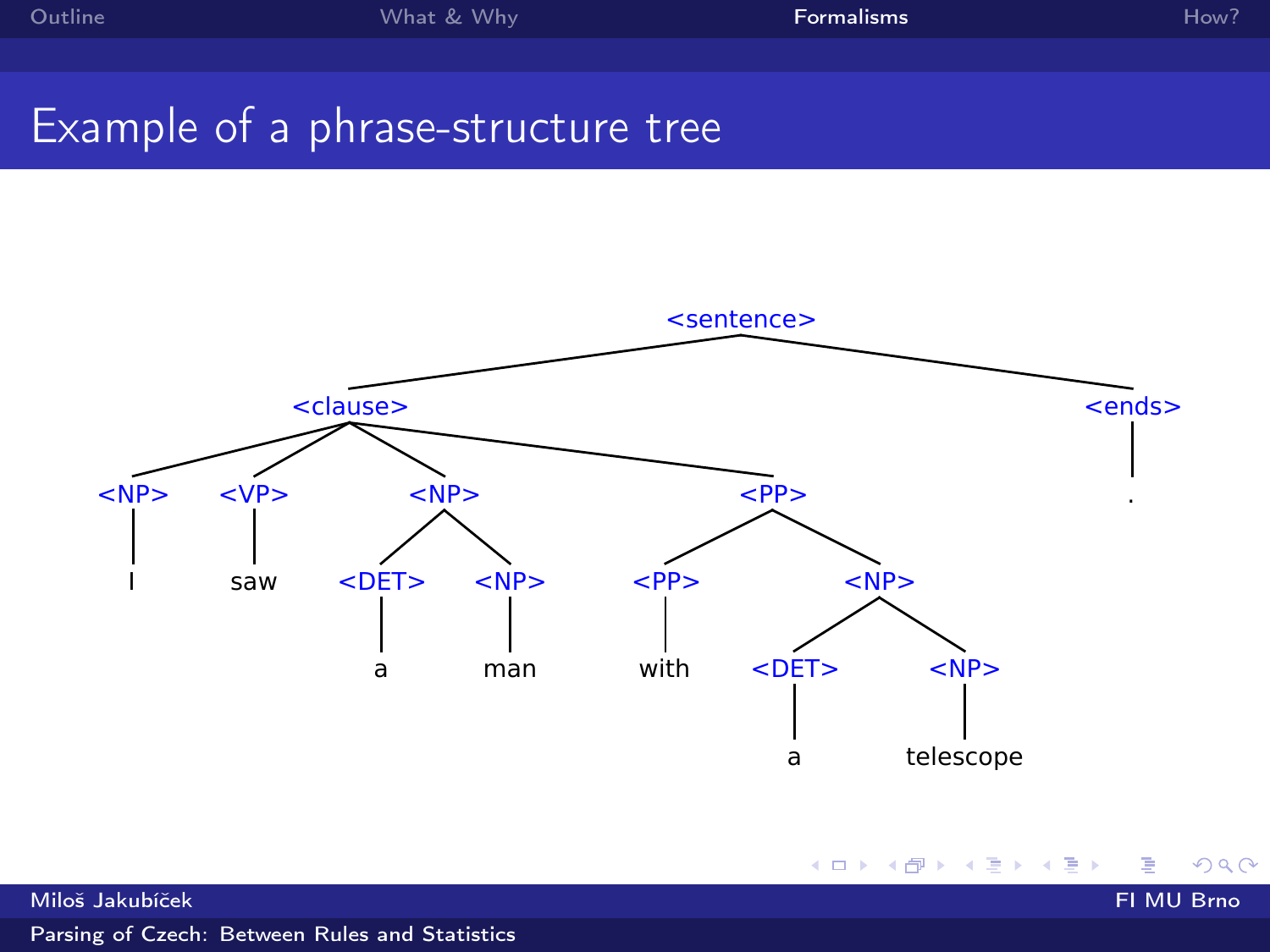# <span id="page-6-0"></span>How to do automatic parsing

### ■ Key issues

- **n** ambiguity: sometimes a problem even for humans
- "Karel mluvil o sexu s Britney Spears."
- ... I saw a man with a telescope."
- ow agreement
- very hard to evaluate
- lacklined task?

### How to analyze syntax

- $\blacksquare$  rule-based systems
- statistical based systems (induced grammars, machine learning methods)

**≮ロト ⊀ 御 ⊁ (モ )**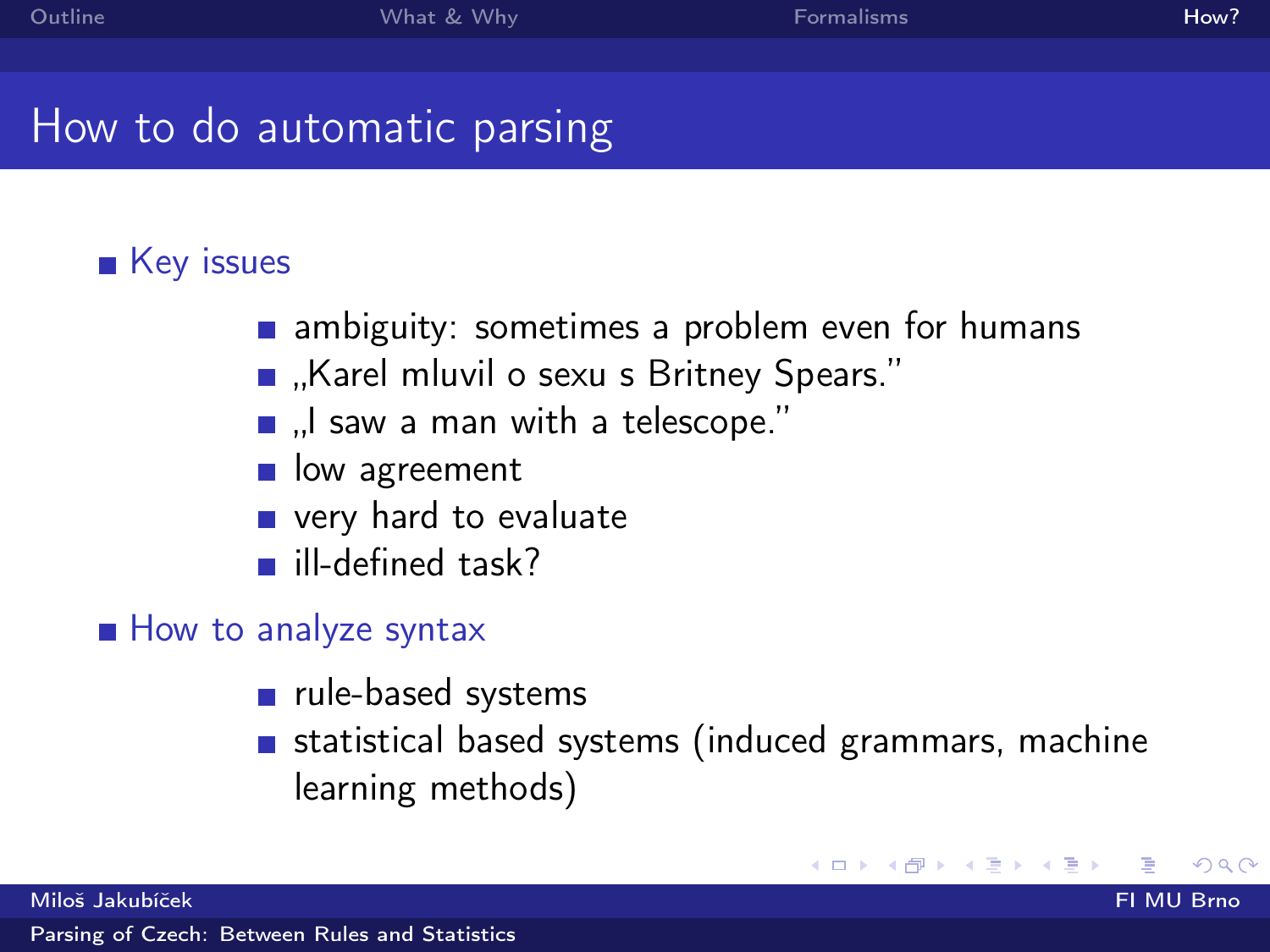**◆ ロ ▶ → イ 印** 

 $\Omega$ 

## Rules vs. statistics – which is better

- ... it depends
- **NLP** field has mostly focused on statistical systems
	- **very tempting from computer science point of view**
	- outperforming rule-based systems on "standardized datasets"
	- $\blacksquare$  ... but: problems with overfitting, low flexibility of output

goes back to: what is the task?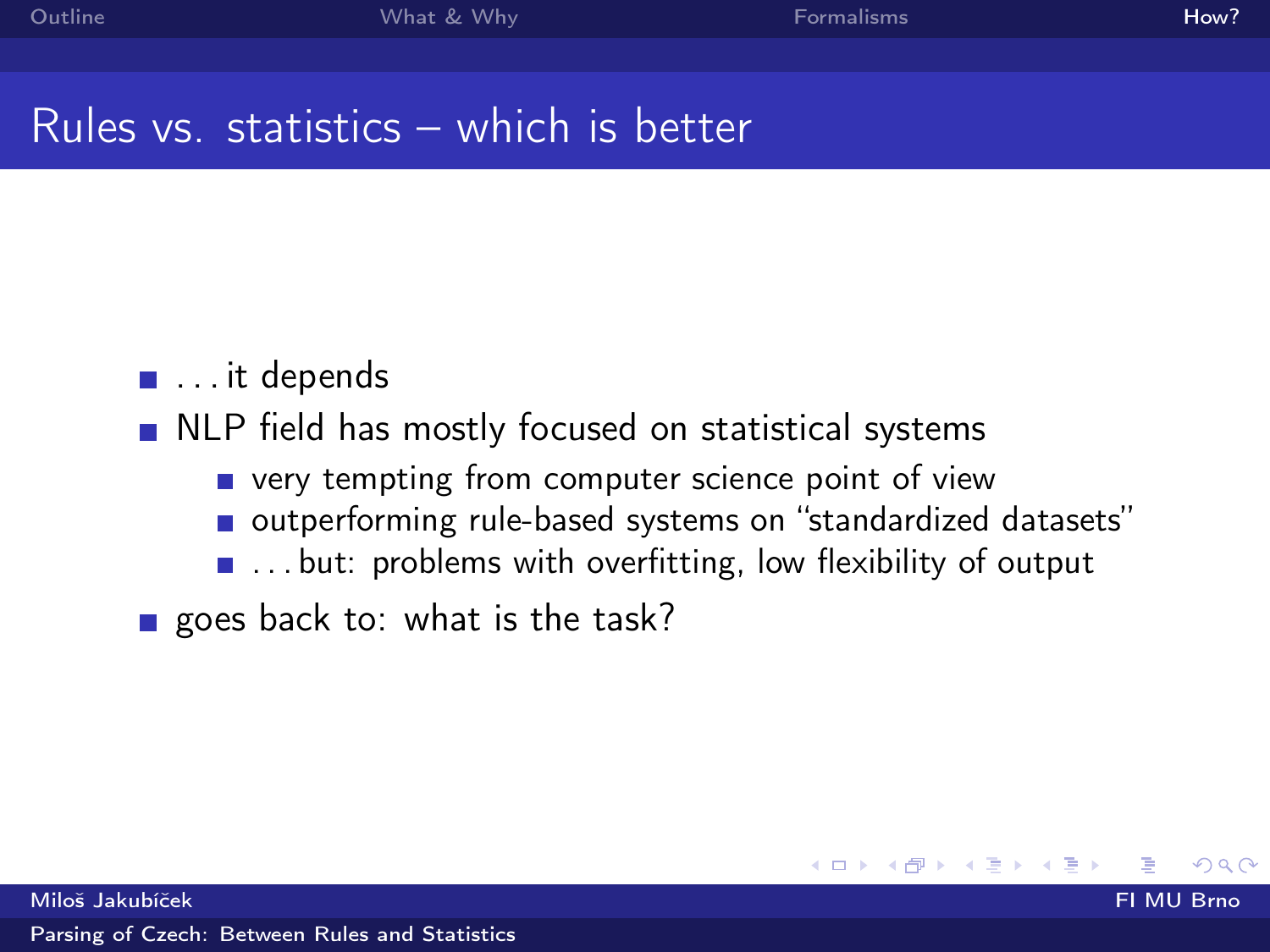**K ロ ト K 何 ト** 

Þ

つへへ

# Examples of systems for Czech

### ■ Synt

- constituent system with dependency graph output
- statistics: trained grammar rule probabilities  $\blacksquare$
- rules: grammar, rule levels
- SET
	- u rules: grammar
- Czech word sketches
	- u rules: sketch grammar (regexps over PoS tags)
	- statistics: association measures